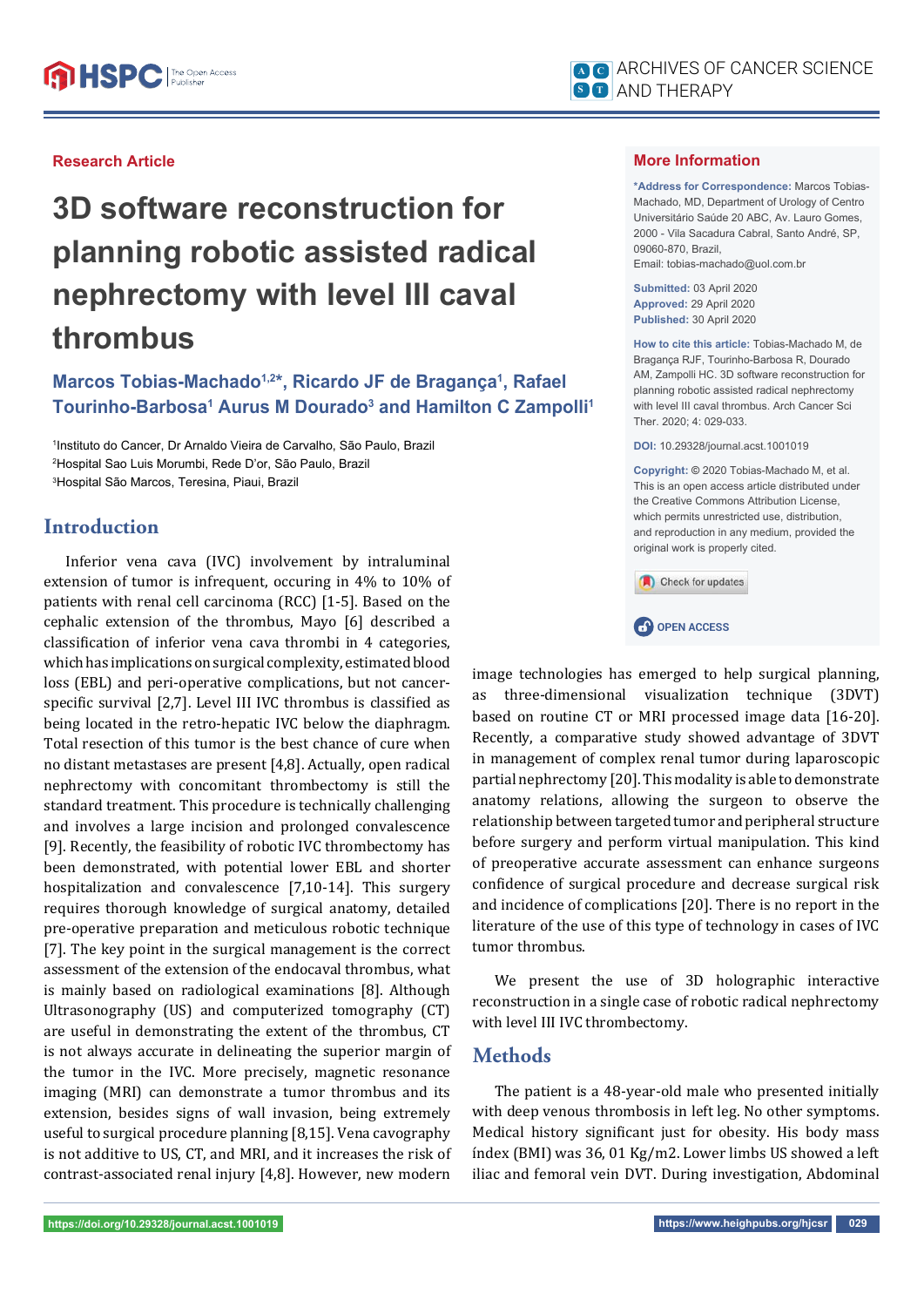

CT (Figure 1) demostrated a 14x12, 4x10,8 cm right sided renal mass with associated retro-hepatic IVC tumor thrombus. No metastatic evidence. MRI (Figure 2) performed for staging of the thrombus demonstrated a level III tumor thrombus extending into the retro-hepatic IVC, besides deep venous thrombosis in left femoral and iliac vein and IVC below renal vein. Even through MRI, It was difficult the assessment of retro-hepatic thrombus extension, besides renal anatomy (number of renal arteries/veins, collaterals, renal tumor stage), hepatic anatomy (number/location of main hepatic veins, liver involvement) and retroperitoneal anatomy (adenopathy, venous collaterals).

Both CT and MRI were processed into interactive holographic 3D reconstruction by software "Docdo" (Figures 3,4). This exam must be ordered through the website www. docdo.com.br. On this website the "DICOM" files of the image exams are sent to the "Docdo" company. Then a team of urologists and radiologists processes the data to a interactive holographic 3D virtual model that can be assessed through the website ou the "Docdo" App. This software allows identify different structures and manipulate the image with enlargement, rotation in several axis and subtraction of structures.

Chest CT for metastatic evaluation was normal. Echocardiography with no atrial thrombus. Attempted placement of vena cava filter was unsuccessful (A vena cava filter placement was attempted, but the procedure was aborted because of the poor space between the tumor thrombus and the diaphragm and the risk of filter migration).

After this whole evaluation, we proceeded with robotic radical right nephrectomy with level III IVC thrombectomy.

No angio-embolization was performed neither neoadjuvant therapy.

His preoperative creatinine and hemoglobin levels were 1.1 mg/dL and 11.5 g/dL, respectively.



**Figure 1:** CT scan images (A and B. coronal, C.Sagital) showing a large tumor mass (red arrow) with caval thrombus (blue arrow) identified until infra hepatic region. In this image is not possible to know the exact level of distal extension of caval thrombus.



**Figure 2:** MRI images (A and B. Coronal, C. Sagital) showing a large tumor mass (red arrow) and suggesting a level III caval thrombus (blue arrow) but the distance from the diaphragm and distal portion of thrombus is not well defined



**Figure 3:** 3D holographic reconstruction: A. Anterior view showing perfectly the relation between renal tumor (red arrow), normal renal parenchyma (green arrow), hepatic border + vena cava (pink shadow) and diafragma (yellow arrow). B. Posterior view showing renal tumor (red arrow), distal extension of thrombus (blue arow) and diaphragm (yellow arrow). There are 3 cm above the thrombus to put a vessel loop to proximal control.



**Figure 4:** 3D holographic reconstruction: A. anterior view showing perfectly the relation between renal tumor, normal renal parenchyma, liver, veins (renal, hepatic and vena cava) and caval thombus. B. Posterior view showing better the renal tumo and caval thombus. C. topographic anterior view. D. subtracted image showing thrombus in the right renal vein and vena cava up close to the hepatic veins.

#### **Surgical procedure**

The surgery was performed by a experient robotic surgeon with extensive practice in open IVC thrombectomy. Cardiothoracic service was available as needed. The patient was positioned in a modified left lateral decubitus position, with 60° of table flexion at the level of the anterior superior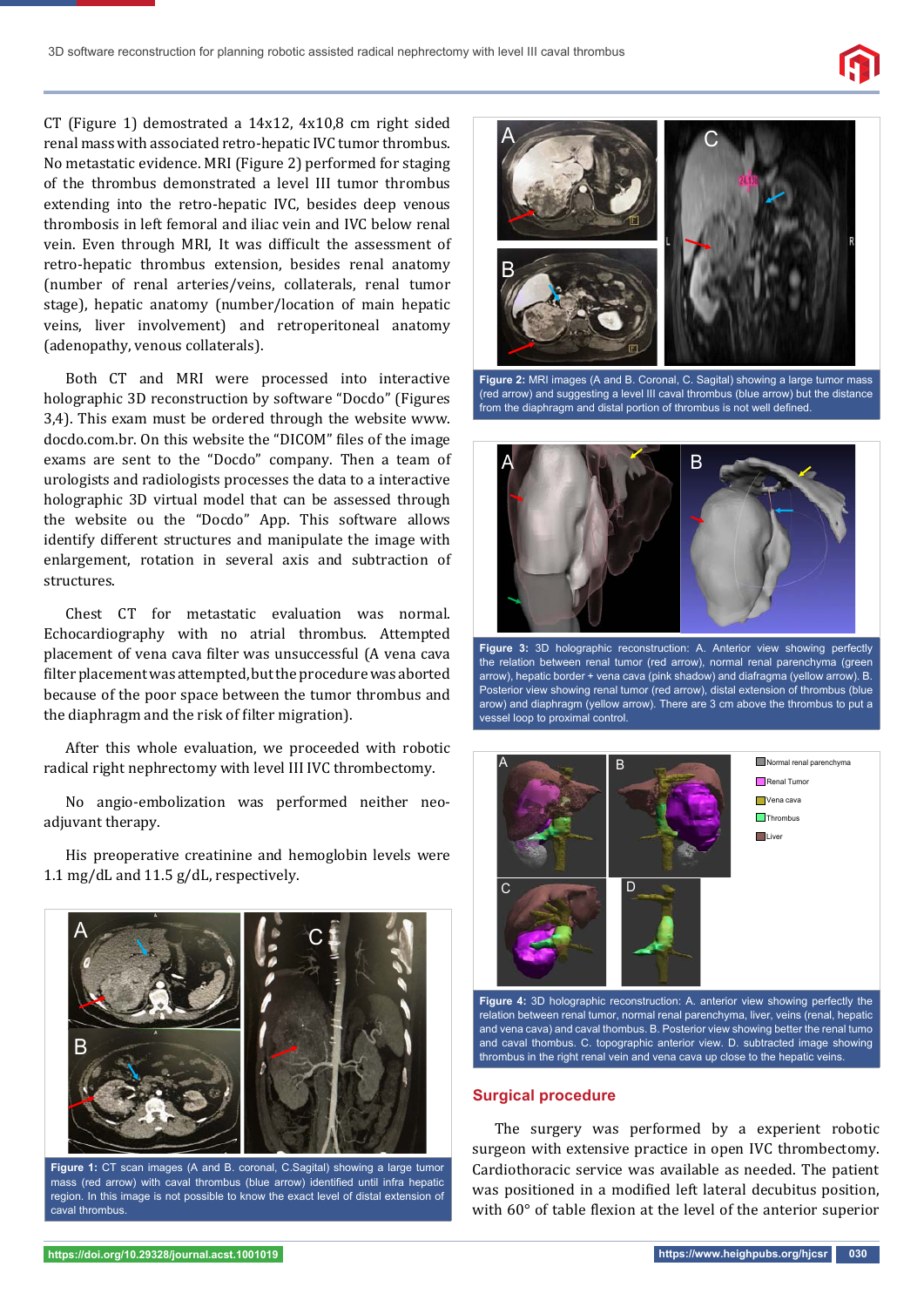

iliac spine. A da Vinci Si robotic platform (Intuitive Surgical, Inc., Sunnyvale, CA) was utilized for this procedure.

The technique used was the same previously described by Gill, et al. ("IVC-first, kidney-last" technique) with a 7-port approach (4 robotic, 2 assistant, 1 liver retraction). We used an intraoperative robotic ultrasound to confirm the thrombus extension, to place the tourniquets in a thrombus-free area and to confirm blood flow cessation.

Real-time intraoperative esophageal ultrasound was not utilized because it was unavailable.

## **Results**

CT and MRI (2D exams) was able to make the diagnosis of renal tumor and caval thrombus. In addition, they provided information such as tumor size, area of necrosis, relations with adjacent organs in a satisfactory manner. However, they were unable to define the extent of the thrombus and its distance from the diaphragm in this case. Vital information to decide the viability of the surgery and the necessity of thoracic approach and cardiac intervention.

Then 3D CT showed renal and hepatic detailed anatomy, including tumor size, relations, collateral veins, vena cava diameter, tumor thrombus extension and its distance from the diaphragm. The 3D MRI demonstrated thrombus anatomy and retro-hepatic extension, showing a level III tumor thrombus extending into the retro-hepatic IVC, 2 cm below diaphragm. With this information, we can safely program surgery without the need for a thoracic or cardiac approach.

These data and the quality of the images brought greater accuracy on what to expect during the intraoperative period, extension of the necessary dissection and possible difficulties and risks. In addition, they were very helpful in bringing confidence and some comfort to the surgical team, in the face of such a challenging procedure.

Robotic radical nephrectomy with level III IVC thrombectomy was successfully performed. Total Operative time was 6 hours, 10 minutes. Estimated blood loss was 1800 cc. Pacient required transfusion of 4 units of red blood cells intraoperatively. Findings of 3D reconstructions were confirmed by direct vision during dissection (Figure 5) and by robotic US in the intraoperative period.



**Figure 5:** Comparison between 3D reconstruction and intraoperative view showing vena cava (blue arrow) and right renal vein (yellow arrow).

The final pathology reported clear cell renal cell carcinoma (ccRCC), Fuhrman grade 3, pT4N0M0.

### **Discussion**

Despite the recently demonstrated feasibility of robotic radical nephrectomy with level III IVC thrombectomy, this is still a poorly performed approach because it is a challenging procedure demanding superior surgeon expertise. It can result in considerable blood loss. Inadvertent hemorrhage can occur during dissection of the renal hilum, a region typically containing multiple newly-developed aberrant, large caliber, thin-walled, and high-flow venous collaterals; also, malignant infiltration of hilar and/or peri-caval tissues can lead to considerable oozing, requiring meticulous robotic technique [7]. A good surgical planning can increase the confidence of the surgeon and reduce risk and incidence of complications and may help surgeon to complete surgery successfully [20]. Therefore knowledge of the exact anatomy, locations, distances and diameters of important structures and especially the extension of the endocaval thrombus is essential [7,8]. This demand for reducing the difficulty and improvement in surgical safety promotes the emergence and development of medical image technique and device to obtain comprehensive information of anatomical structure in surgical field. Traditional 2D CT has been used to assess factors, including surrounding viscera relationship and vasculature distribution. However, due to its relatively weak capacity of representing intraparenchymal structure 2D CT is difficult to meet surgeons' demand for accurate anatomical information of targeted region. Consequently, a well-established 3D image technology revealing regional surgical anatomy is needed for tumor and vasculature orientation.

Currently, 3D image technology has been applied in multiple fields such as 3D CT, 3D printing, and 3D computed simulation surgery [16,20]. Here we described the first experience utilizing a 3D virtual interactive imaging program (Docdo) to plan a robotic Level III IVC thrombectomy. Among "Docdo" advantages are the request through the site which allows the examination to be carried out even at long distances, as it was in our case, and the easy accessibility and handling through the site or the Docdo App. This technology can accurately identify the position of tumor, surrounding vasculature structure, tumor penetration depth, and extension of the endocaval thrombus by anatomy structure tinted by different colors allowing enlargement, rotation on several axis from different angles and subtraction of structures which facilitates surgeons to obtain an unparalleled guidance and understanding for optimization of surgical strategy. In this particular case the 3D CT (Figure 4) was used for renal and hepatic anatomy and 3D MRI (Figure 5) for thrombus anatomy and retro-hepatic extension, showing a level III tumor thrombus extending into the retro-hepatic IVC, 2 cm below diaphragm what was not clear by the 2D exams.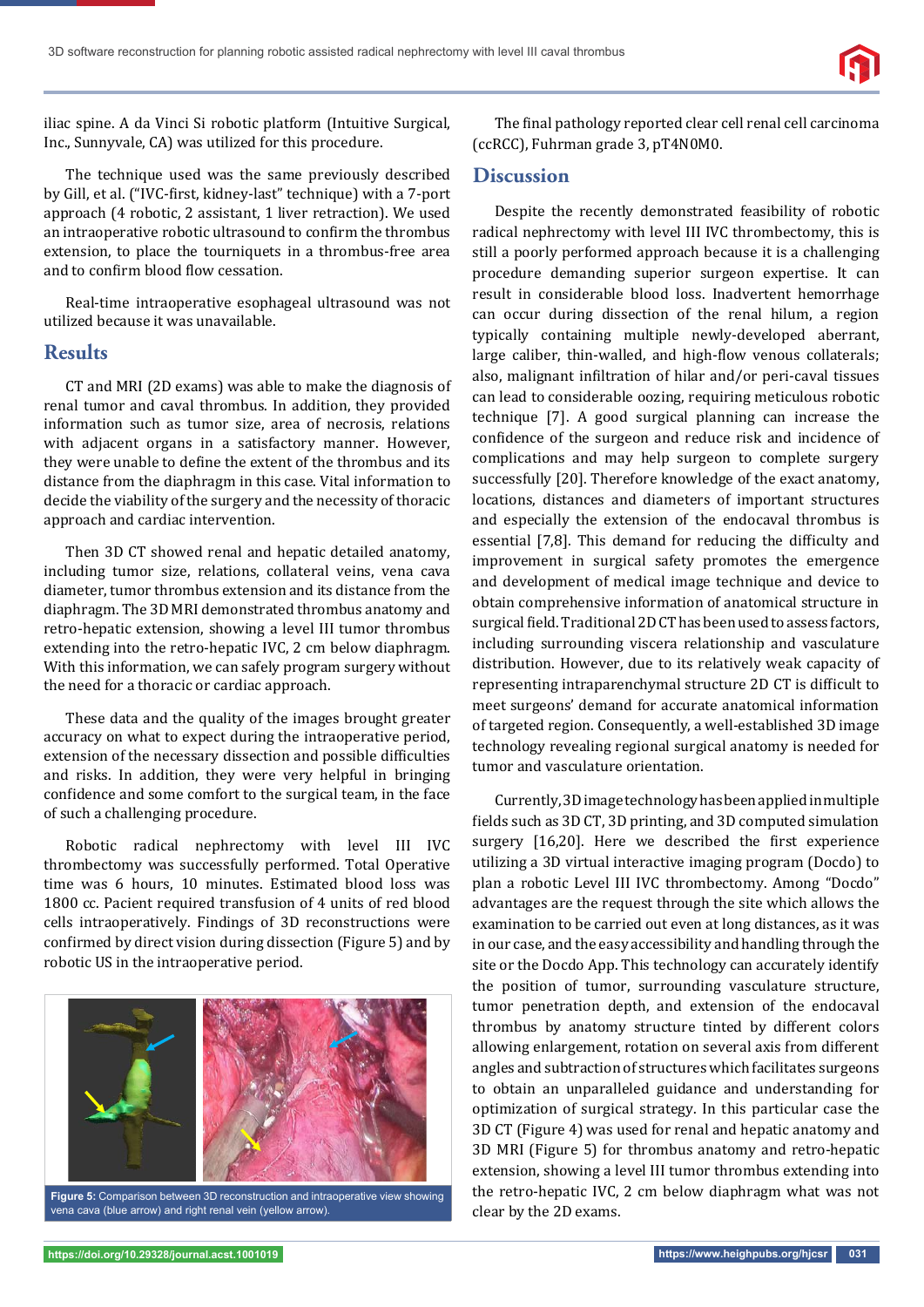

Wang, et al. showed that the use of 3D technology in the planning of partial nephrectomy led to a better mean operation time and less complications when compared to traditional CT planning only in complex renal tumors reflecting surgeon's improved comprehensive of procedures and anatomical region. None improvement was achieved for less complex tumors. Also in partial nephrectomy, Shao, et al. reported a 3D vascular model provided effective guidance for precise segmental renal artery clamping, leading to optimal surgical procedure and outcome.

This was our first experience in robotic radical nephrectomy with level III IVC thrombectomy. The total operative time was 6 hrs, 10 minutes. Estimated blood loss was 1800 cc and 4 units of red blood cells was transfused intraoperatively.

Mayo Clinic reported their 30-year experience (1970- 2000) with open surgical IVC thrombectomy in 540 patients, but only 5% (*n* = 28) had level III thrombi. Mean operative time was 4.6 hrs (3-8.3), blood loss was 2.7 liters and the majority of patients required blood transfusions, mean 9 units/patient [2,7,21]. The University of Southern California revealed 43 patients undergoing open surgical level III thrombectomy over a 32-year period (1978-2012). Mean operative time was 6.1 hrs, mean 14 units of blood were transfused per patient [7,22]. Gill, et al. report an encouraging initial experience of robotic IVC level III thrombectomy with a mean operative time and blood loss of 4.9 hrs and 375 cc, respectively. More similar to us, Ramirez, et al. [23] reported a single case in which he doubled the open technique. Mean operative time was 5 hrs, 53 minutes and EBL was 150 cc. Apparently there was no improvement in surgical time or blood loss with the use of 3D technology for surgical planning. However, this was our first case and we obtained results similar to those of recent literature. The main contribution of 3D technology in this case was the pre-operative preparation allowing the indication with greater security of robotic approach instead of the open path.

# **Conclusion**

Robotic surgery for radical nephrectomy with level III IVC thrombectomy is feasible in select patients. At high-volume institutions, robotic surgery appears to be a viable option and with potential lower EBL and transfusion rates. Despite 3D technology and conventional CT presents similar outcomes overall, 3D offers precise visualization of anatomical structure. This may play an important role in aiding surgeon to complete surgery successfully. A larger and well-designed study is needed to evaluate the efficacy, safety and improvements of 3D technology.

# **References**

1. Marshall FF, Dietrick DD, Baumgartner WA, Reitz BA. Surgical management of renal cell carcinoma with intracaval neoplastic extension above the hepatic veins. J Urol. 1988; 139: 1166. **PubMed:** https://www.ncbi.nlm.nih.gov/pubmed/3373579

- 2. Blute ML, Leibovich BC, Lohse CM, Cheville JC, Zincke H. The Mayo Clinic experience with surgical management, complications and outcome for patients with renal cell carcinoma and venous tumour thrombus. BJU Int. 2004; 94: 33–41. **PubMed:** https://www.ncbi.nlm.nih.gov/pubmed/15217427
- 3. O'Donohoe MK, Flanagan F, Fitzpatrick JM, Smith JM. Surgical approach to inferior vena caval extension of renal cell carcinoma. Br J Urol. 1987; 60: 492–496.
- 4. Hatcher PA, Anderson EE, Paulson DF, Carson CC, Robertson JE. Surgical management and prognosis of renal cell carcinoma invading the vena cava. J Urol. 1991; 145: 20 – 24. **PubMed:** https://www.ncbi.nlm.nih.gov/pubmed/1984092
- 5. Al Otaibi M, Abou Youssif T, Alkhaldi A, Sircar K, Kassouf W, et a.. Renal cell carcinoma with inferior vena caval extension: impact of tumour extent on surgical outcome. BJU Int. 2009; 104: 1467–1470. **PubMed:** https://www.ncbi.nlm.nih.gov/pubmed/19388993
- 6. Neves RJ, Zincke H. Surgical treatment of renal cancer with vena cava extension. Br J Urol. 1987; 59: 390–395. **PubMed:** https://www.ncbi.nlm.nih.gov/pubmed/3594097
- 7. Gill IS, Metcalfe C, Abreu A, Duddalwar V, Chopra S, et al. Robotic Level III Inferior Vena Cava Tumor Thrombectomy: Initial Series. J Urol. 194: 929-938. **PubMed:** https://www.ncbi.nlm.nih.gov/pubmed/25858419
- 8. Kaplan S, Ekici S, Dogan R, Demircin M, Özen H, et al. Surgical management of renal cell carcinoma with inferior vena cava tumor thrombus. Am J Surg.2002; 183: 292–299. **PubMed:** https://www.ncbi.nlm.nih.gov/pubmed/11943130
- 9. Varkarakis IM, Bhayani SB, Allaf ME, Inagaki T, Gonzalgo ML, et al. Laparoscopic-assisted nephrectomy with inferior vena cava tumor thrombectomy: preliminary results. Urology. 2004; 64: 925–929. **PubMed:** https://www.ncbi.nlm.nih.gov/pubmed/15533479
- 10. Bratslavsky G, Cheng JS. The First Report of Robotic Assisted Radical Nephrectomy with Retrohepatic Vena Caval Tumor Thrombectomy (Level III) Combined with Extended Retroperitoneal Lymph Node Dissection. Urology. 2015; 86: 1235-1240. **PubMed:** https://www.ncbi.nlm.nih.gov/pubmed/26254172
- 11. Abaza R. Initial series of robotic radical nephrectomy with vena caval tumor thrombectomy. Eur Urol. 2011; 59: 652-656. PubMed: https:// www.ncbi.nlm.nih.gov/pubmed/20846783
- 12. Abaza R, Shabsigh A, Castle E, Allaf M, Hu JC, et al. Multi-Institutional Experience with Robotic Nephrectomy with Inferior Vena Cava Tumor Thrombectomy. J Urol. 2016; 195: 865-871. **PubMed:** https://www.ncbi.nlm.nih.gov/pubmed/26602891
- 13. Wang B, Li H, Ma X, Zhang X, Gu L, et al. Robot-assisted Laparoscopic Inferior Vena Cava Thrombectomy: Different Sides Require Different Techniques. Eur Urol. 2016; 69: 1112-1119. **PubMed:** https://www.ncbi.nlm.nih.gov/pubmed/26706105
- 14. Chopra S, Simone G, Metcalfe C, de Castro Abreu AL, Nabhani J, et al. Robot-assisted Level II-III Inferior Vena Cava Tumor Thrombectomy: Step-by-Step Technique and 1-Year Outcomes. Eur Urol. 2017; 72: 267-274.
	- **PubMed:** https://www.ncbi.nlm.nih.gov/pubmed/27663048
- 15. Myneni L, Hricak H, Carroll PR. Magnetic resonance imaging of renal carcinoma with extension into the vena cava: staging, occuracy and recent advances. Br J Urol. 1991; 68: 571–578. **PubMed:** https://www.ncbi.nlm.nih.gov/pubmed/1773285
- 16. Wang D, Zhang B, Yuan X, Zhang X, Liu C. Preoperative planning and real-time assisted navigation by three- dimensional individual digital model in partial nephrec- tomy with three-dimensional laparoscopic system. Int J Comput Assist Radiol Surg. 2015; 10: 1461–1468. **PubMed:** https://www.ncbi.nlm.nih.gov/pubmed/25577366